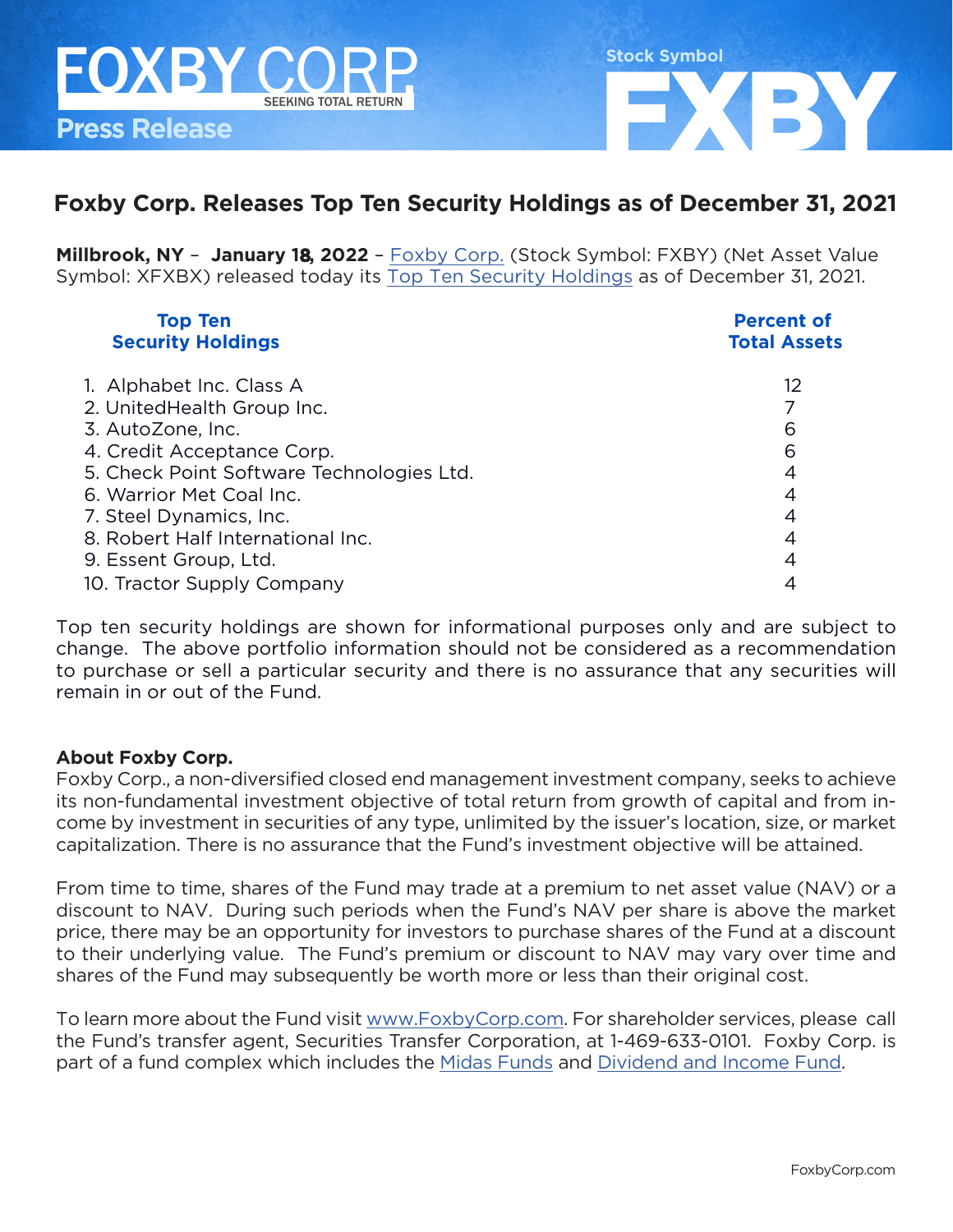## FOXBY CORP. SEEKING TOTAL RETURN SEEKING TOTAL RETURN FOXBY CORP.

## **Press Release**

*Past performance is no guarantee of future results. You should consider the investment objective, risks, and*  FXBY *charges and expenses of the Fund carefully before investing. The Fund's investment policies, management fees and other matters of interest to prospective investors may be found in its filings with the U.S. Securities and Exchange Commission ("SEC"), including its annual and semi-annual reports. To obtain a copy of the reports, please call us toll free at 855-411-6432 or download them at <https://foxbycorp.com/literature/>. Please read the reports carefully before investing.* 

**Stock Symbol**

*Shares of closed end funds frequently trade at a discount from their NAV. This characteristic is a risk separate and distinct from the risk that the Fund's NAV has decreased in the past, and may decrease in the future, as a result of its investment activities and other events. Neither the Investment Manager nor the Fund can predict whether shares of the Fund will trade at, below, or above NAV. The risk of holding shares of the Fund that might trade at a discount is more pronounced for investors expecting to sell their shares in a relatively short period of time after acquiring them because, for those investors, realization of a gain or loss on their investments is likely to be more dependent upon the existence of a premium or discount than upon portfolio performance. The shares of the Fund are designed primarily for long term investors and should not be considered a vehicle for trading purposes. The NAV of the Fund's shares typically will fluctuate with price changes of the Fund's portfolio securities, and these fluctuations are likely to be greater in the case of a fund which uses leverage, as the Fund may from time to time. In the event that shares of the Fund trade at a premium to NAV, there*  is no assurance that any such premium will be sustained for any period of time and will not decrease, or that *the shares of the Fund will not trade at a discount to NAV thereafter. The market price for the Fund is based on supply and demand which fluctuates daily based on many factors, such as economic conditions and global events, investor sentiment, and security-specific factors.* 

*This communication is provided for informational purposes only. This is not a prospectus, circular, or representation intended for use in the purchase of shares of the Fund or any securities mentioned in this communication. This communication shall not constitute an offer to sell or the solicitation of an offer to buy, nor shall there be any sale of these securities in any state in which such offer, solicitation, or sale would be unlawful prior to registration or qualification under the securities laws of any such state or an exemption therefrom.* 

*Investment products, including shares of closed end funds and mutual funds, are not federally or FDIC insured, are not deposits or obligations of, or guaranteed by, any financial institution and involve investment risk, including possible loss of principal and fluctuation in value. Consult with your tax advisor or attorney regarding specific tax issues.*

**Cautionary Note Regarding Forward Looking Statements.** *Certain information presented in this communication may contain "forward looking statements" within the meaning of the federal securities laws, including the Private Securities Litigation Reform Act of 1995. Forward looking statements include, but are not limited*  to, statements concerning the Fund's plans, objectives, goals, strategies, distributions and their amounts and *timing, distribution declarations, future events, future performance, prospects of its portfolio holdings, or intentions, and other information that is not historical information. Generally, forward looking statements can be identified by terminology such as "believes," "expects," "estimates," "may," "will," "should," "anticipates," "projects," "plans," or "intends," or the negative of such terms or other comparable terminology, or by discussions of strategy. All forward looking statements by the Fund involve known and unknown risks, uncertainties, and other factors, many of which are beyond the control of the Fund, which may cause the Fund's actual results to be materially different from those expressed or implied by such statements.*